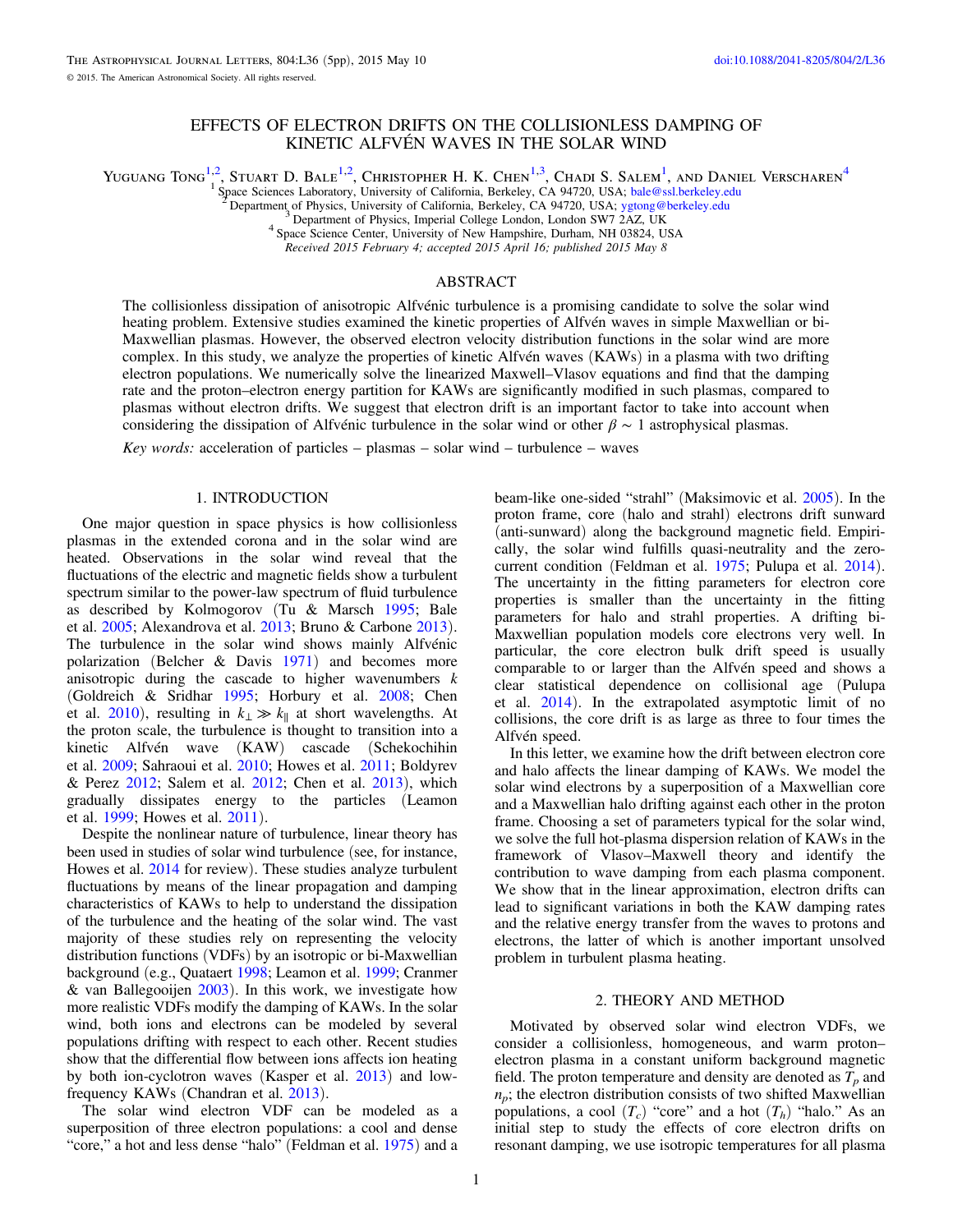<span id="page-1-0"></span>

Figure 1. Schematic diagram for the plasma considered in this letter. We annotate the parallel wave phase speed  $v_{\text{res}} = \omega_r / k_{\parallel}$  for our resonance analysis in Section 3.

components. Both electron populations drift along the background magnetic field  $\mathbf{B}_0 = B_0 \hat{\mathbf{z}}$  with  $v_c = v_c \hat{\mathbf{z}}$  and  $v_h = v_h \hat{\mathbf{z}}$  in the proton frame. The halo electron drift adjusts to the core electron drift to guarantee the absence of net currents in the plasma:  $v_h = -v_c n_c/n_h$ , where  $n_c$  and  $n_h$  denote core and halo electron densities. Figure 1 shows the plasma described above schematically.

Under the assumption of strong anisotropy in kinetic scale fluctuations in the solar wind, we consider KAWs with wavevectors at a large angle with respect to the magnetic field. We use constant values for the angle between *k* (wavenumber vector) and  $\mathbf{B}_0$  (89 $^{\circ}$  or 91 $^{\circ}$ ), plasma beta, the electron-core-to-proton temperature ratio and the core-to-halo density ratio, so that the only free parameters are  $k$ ,  $v_c$  and  $sign(k \cdot B_0)$ . In particular, we allow  $B_0$  to be either parallel or anti-parallel to  $v_c$ , and *k* has a finite component along  $B_0$ . In principle, each configuration  $(v_c, k, B_0)$  requires a separate treatment; however, changing the direction of  $B_0$  only inverts the direction of propagation and does not produce a new dispersion relation. Therefore, we introduce the dimensionless core electron drift  $\delta v_c \equiv |v_c/v_A| \text{sign}(k \cdot v_c)$ , where  $v_A \equiv \sqrt{B_0^2/4\pi n_p m_p}$  is the proton Alfvén speed. The values of the remaining parameters are given in Table 1.

We study the dispersion relations of KAWs by numerically solving the full set of the linear Maxwell–Vlasov equations. Linear Maxwell–Vlasov theory has been described in detail in the literature (see, for instance, Swanson [1989](#page-4-0) and Stix [1992](#page-4-0)). We summarize the relevant results here. Linear plasma waves are eigenmodes of the wave equation:

$$
k \times (k \times E) + \frac{\omega^2}{c^2} \epsilon \cdot E = 0,
$$
 (1)

where *E* is the fluctuating electric field in Fourier space. The dielectric tensor  $\epsilon$  incorporates contributions from each plasma component:  $\epsilon = 1 + \Sigma_s \chi_s$ , where  $\chi_s$  is the susceptibility tensor for species s. We obtain  $\chi$ <sup>*s*</sup> from the linearized and Fouriertransformed Vlasov equation and Maxwell's equations.

To study the contribution to wave damping (growth) from each component, we calculate the relative particle heating rates as (Stix [1992](#page-4-0))

$$
P_s \equiv E^* \cdot \chi_s^a \mid_{\omega = \omega_r} \cdot E/4W, \tag{2}
$$

Table 1 Values of Fixed Plasma Parameters in Our Study

| Quantity                     | Value                    |
|------------------------------|--------------------------|
| Proton plasma beta $\beta_n$ | 0.4                      |
| Temperature ratio $T_c/T_p$  | 2                        |
| $T_h/T_p$                    | 10                       |
| Density ratio $n_c/n_h$      | 9                        |
| Proton bulk drift $v_p/v_A$  | $\Omega$                 |
| Angle between $k$ , $B_0$    | $89^\circ$ or $91^\circ$ |

where  $\chi_s^a \equiv (\chi_s - \chi_s^{\dagger})/2i$  is the anti-Hermitian part of  $\chi_s$ ,  $\omega_r \equiv \Re(\omega)$  and *W* is the wave energy.

In the weak damping limit,  $P_s$  gives the fraction of wave energy damped by plasma component s during one wave period. The total heating rate  $P_{\text{total}} \equiv \sum_{s} P_s$  corresponds to the wave energy dissipation rate directly calculated from the damping rate, i.e.,  $1 - e^{2\omega_i T}$ , where  $\omega_i \equiv \mathfrak{I}(\omega)$  and  $T \equiv 2\pi/\omega_r$ is the wave period, as long as  $\omega_i$  is small compared to  $\omega_r$ . In this letter, we focus on the linear damping of KAWs. Electron drifts may, however, alter wave–particle interactions to such a degree that the corresponding waves become unstable, which we note for the sake of completeness. Notice that  $P_s$  may become negative, corresponding to cooling of species s.

### 3. RESULTS

Figures  $2(a)$  $2(a)$  and (b) show dispersion relations of KAWs in plasmas with  $\delta v_c \in [-4, 4]$ . Panel (a) demonstrates that electron drifts have little effect on the real part of the KAW frequencies, consistent with Gary et al. ([1975](#page-4-0)). Indeed, the protons rather than the electrons mainly determine the dynamics of low-frequency KAWs. Panel (b) compares damping rates of KAWs in plasmas with different electron drifts. Negative (positive)  $\delta v_c$  lead to an enhancement (reduction) of the KAW damping at all wavenumbers. Panel (b) shows that  $\delta v_c \sim -4$  leads to an increase in the damping rate by ∼50% compared to the case without electron drifts. For sufficiently large positive  $\delta v_c$ , KAWs become unstable in certain wavenumber ranges. This instability is an example of a "heat flux instability" (Gary et al.  $1975$ ). The two-population electrons in our model introduce an electron heat flux (third moment of the electron VDF), which may provide energy to drive certain wave modes (e.g., whistler, Alfvén, and magnetosonic) unstable (Gary et al. [1975,](#page-4-0) [1998a,](#page-4-0) [1999](#page-4-0)). These heat flux instabilities, in return, regulate the electron heat flux and hence the electron drifts. We note that there is no conflict between the damping and growth of KAWs and other wave modes. For instance, parallel whistler waves, whose instability threshold is much lower than that of the Alfvénic instability, are unstable even if  $\delta v_c > -4$ . Therefore, the Alfvénic instability cannot regulate the electron heat flux in the solar wind and is more of academic interest under typical solar wind conditions since the instability with the lowest threshold constrains the electron heat flux once triggered. Figure  $2(c)$  $2(c)$  compares the total particle heating rate (solid) with the wave energy dissipation rate (dotted). When  $1 - e^{2\omega_i T} \lesssim 0.5$ , i.e., the wave retains more than half of its energy after a wave period,  $P_{\text{total}} \approx 1 - e^{2\omega_i T}$ . Hence we show that  $P_s$  is a good measure of energy flow as long as damping is weak.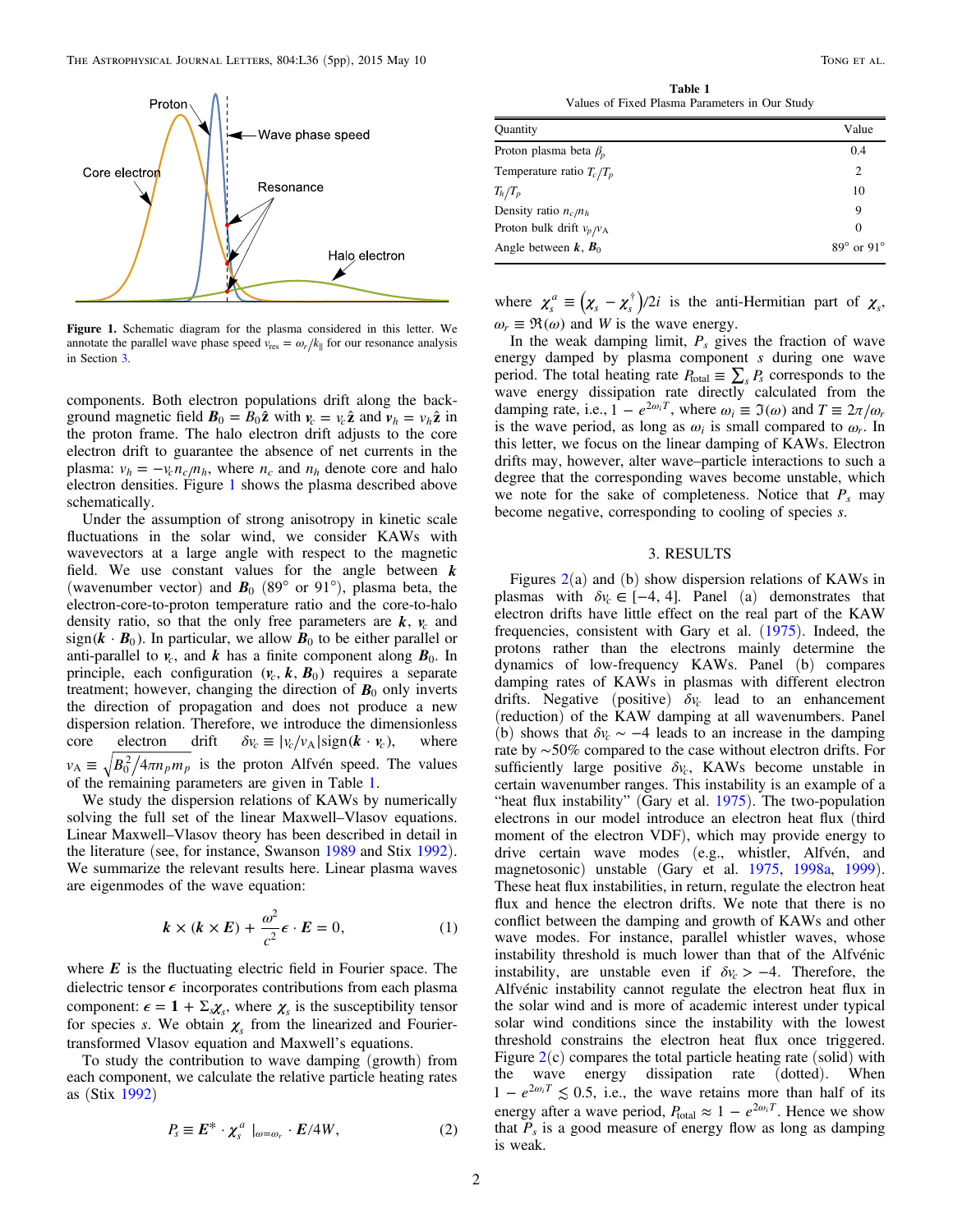<span id="page-2-0"></span>

**Figure 2.** (a)–(b) Dispersion relation of KAWs in plasmas for different  $\delta v_c$ .  $\omega_r$ and  $\omega_i$  are the real and imaginary parts of the wave frequency.  $\rho_p \equiv v_{T_p}/\Omega_p$  is the proton gyro-radius,  $v_{Tp} \equiv \sqrt{2k_B T_p/m_p}$  is the proton thermal speed, and  $\Omega_p \equiv eB_0/m_pc$  is the proton gyro-frequency. (c) Total particle heating rates ( $P_{\text{total}}$ , solid lines) and wave energy dissipation rates  $(1 - e^{2\omega_i T}, \text{dots})$  as functions of wavenumber.

Figures  $3(a)$  $3(a)$ – $(d)$  present heating rates for protons, all electrons (core + halo), as well as separately for core electrons and halo electrons. Recall that positive  $P_s$  indicates heating for species s, and that negative  $\overline{P}_s$  indicates cooling. Panel (a) shows that protons are always heated, although electron drifts can slightly modify the values of the proton heating rate. On the other hand, panels  $(b)$ – $(d)$  show that an electron population can experience both cooling and heating depending on *δvc*. While both core and halo are heated in the absence of bulk drifts, sufficiently large positive  $\delta v_c$  lead to core cooling and at the same time significantly enhance halo heating. Negative  $\delta v_c$ have the opposite effect on electron heating. In general,

electron drifts have a larger effect on electron heating than on proton heating. Electron drifts modify the damping rates of KAWs by changing the efficiency of wave–particle interactions for the different electron populations.

Figure [4](#page-3-0) shows how the energy partition depends on electron drifts at  $k_{\perp} \rho_p = 1$ .  $P_c/P_p$  and  $P_h/P_p$  vary wildly with  $\delta v_c$ . However, since electron drifts affect core heating and halo heating in opposite ways, the total electron heating and consequently the electron–proton energy partition reveal a more moderate dependence on electron drifts. Nevertheless, a core drift of  $\delta v_c \sim -4$  increases  $P_e/P_p$  by ~25%. Without electron drifts, electron heating dominates over proton heating in hydrogen plasmas at  $k_{\perp}$  $\rho_p \sim 1$  for  $\beta \sim 1$  (Quataert [1998](#page-4-0)). We see in Figure [4](#page-3-0) that positive  $\delta v_c$  significantly reduces electron-to-proton heating ratio. At  $\delta v_c \sim 3$ , electron heating becomes negligible compared to proton heating. We note at this point that the dependence of energy partition on electron drifts is qualitatively the same at other wavenumbers, which can be inferred from Figure [3.](#page-3-0)

We interpret the dependence of wave damping and particle heating on electron drifts in terms of a simplified resonance analysis. Since  $\omega_r$  is almost independent of electron drifts, the proton heating rate shows only a small variation. However, core and halo electron bulk drifts significantly change the value and the gradient of the electron VDF at the resonance speed,

$$
v_{\rm res} \equiv \frac{\omega_r - n\Omega_e}{k_{\parallel}},\tag{3}
$$

where  $\Omega_e$  is the electron gyro-frequency and *n* is an integer depending on the polarization properties of the wave mode (Marsch [2006](#page-4-0)).

In our case, the most relevant resonance for wave–particle interactions with KAWs is the Landau resonance with  $n = 0$ . Electrons with the (field-parallel) speed  $v_{res}$  interact resonantly with the corresponding wave mode. We illustrate the case for negative  $\delta v_c$  schematically in Figure [1](#page-1-0).

The gradient of the distribution functions at the resonance speed determines if the particle species gains or loses energy, i.e., the signs of  $P_p$ ,  $P_c$ , and  $P_h$ . In the example shown in Figure [1,](#page-1-0) the resonance occurs where the halo VDF has a positive gradient, and hence the KAW removes energy from the halo electrons, leading to a negative value for  $P_h$ . In contrast, core electrons and protons have resonances where the gradients of their VDFs are negative, leading to positive values for  $P_c$  and  $P_p$ . Similarly, the dependence of  $P_s$  on  $\delta v_c$  can also be inferred from the positions of the resonance points with respect to the VDFs. However, a qualitative resonance analysis cannot provide a thorough comparison across the plasma components. We find that  $P_s$ , defined in Equation ([2](#page-1-0)), gives a better understanding of the energy transfer between waves and different plasma components.

It is worth noting that electron drifts seem to provide a collisionless energy coupling between core and halo electrons (see the case with  $\delta v_c = -2$  for instance). Figure  $2(c)$  shows that  $1 - e^{2\omega_i T} \approx P_c + P_h + P_p$ . With  $P_c, P_p > 0$  and  $P_h < 0$ (from Figure [3](#page-3-0)),  $\left(1 - e^{2\omega_i T}\right) + \left(-P_h\right) \approx P_c + P_p$ , meaning that energy flows from damped waves and halo electrons into core electrons and protons. A similar energy transport among electron components was suggested by Gary et al. ([1998b](#page-4-0)). According to this study, the Alfvénic heat-flux instability transfers energy from the drifting halo into the electron core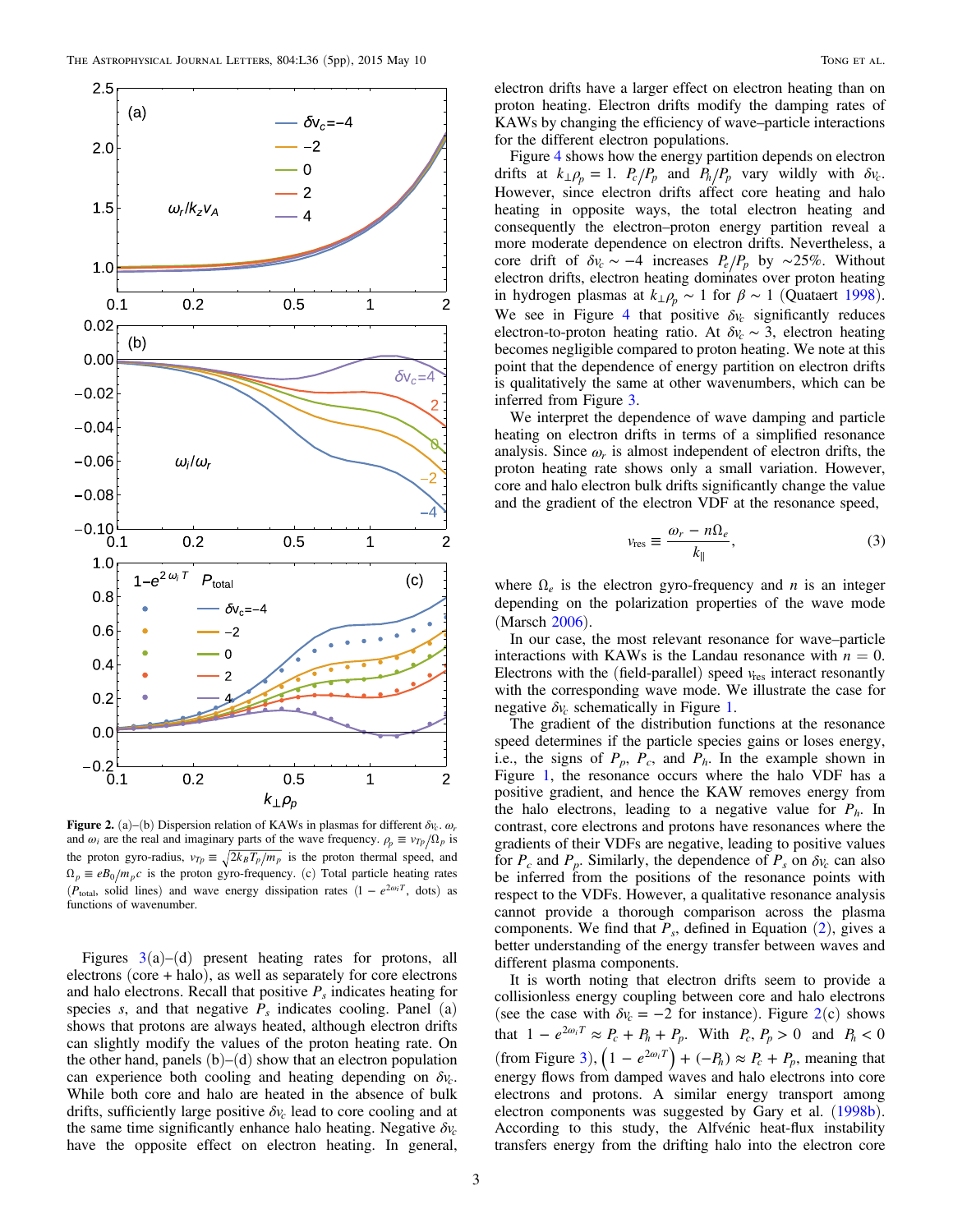<span id="page-3-0"></span>

Figure 3. Dependence of  $P_{\text{proton}}$  (a),  $P_{\text{electron}}$  (b),  $P_{\text{core}}$  (c), and  $P_{\text{halo}}$  (d) on  $k_{\perp} \rho_p$  in plasmas with varying  $\delta v_c$ .



Figure 4. Ratio of energy partition between electrons and protons as a function of electron drift.

through the Landau-resonant absorption of the waves, leading to a lower limit for *βc*.

## 4. DISCUSSION AND CONCLUSION

For the sake of clarity, we present results for a single propagation angle in this letter. A careful analysis shows that other oblique angles do not lead to any qualitative differences. Given a fixed KAW power spectrum, we anticipate that the

presence of electron drifts changes the wave-energy dissipation rate, particle heating rates, and the proton–electron energy partition ratio significantly.

In the context of the solar wind, since core electrons are nearly always observed to drift sunward in the proton frame, positive (negative)  $\delta v_c$  correspond to KAWs propagating sunward (anti-sunward). Therefore, anti-sunward KAWs experience stronger damping in the presence of electron drifts and lead to a stronger core heating, halo electron cooling, and a stronger total electron heating. Since the total energy flux typically points anti-sunward in the solar wind, we suggest that electron drifts lead to stronger electron heating than expected from previous calculations (Quataert [1998](#page-4-0); Leamon et al. [1999](#page-4-0)). An interesting corollary of this work is that since the core electron drift speed depends on the collisionality of the solar wind (Pulupa et al. [2014](#page-4-0)), the heating rate as calculated here may therfore also indirectly depend on solar wind Couloumb collisions.

Our model includes relative drifts in the electron VDF, while it ignores several additional features of solar wind electrons, namely the presence of superthermal electrons, one-sided beams (strahl) and temperature anisotropies. By using a Maxwellian halo, we ignore high energy tails in the electron VDF. However, this assumption does not significantly affect the gradients of the electron distribution function at  $v_{\text{res}} \sim v_A$ which mainly determine the damping. We can apply a similar argument to strahl electrons, which also occupy a different